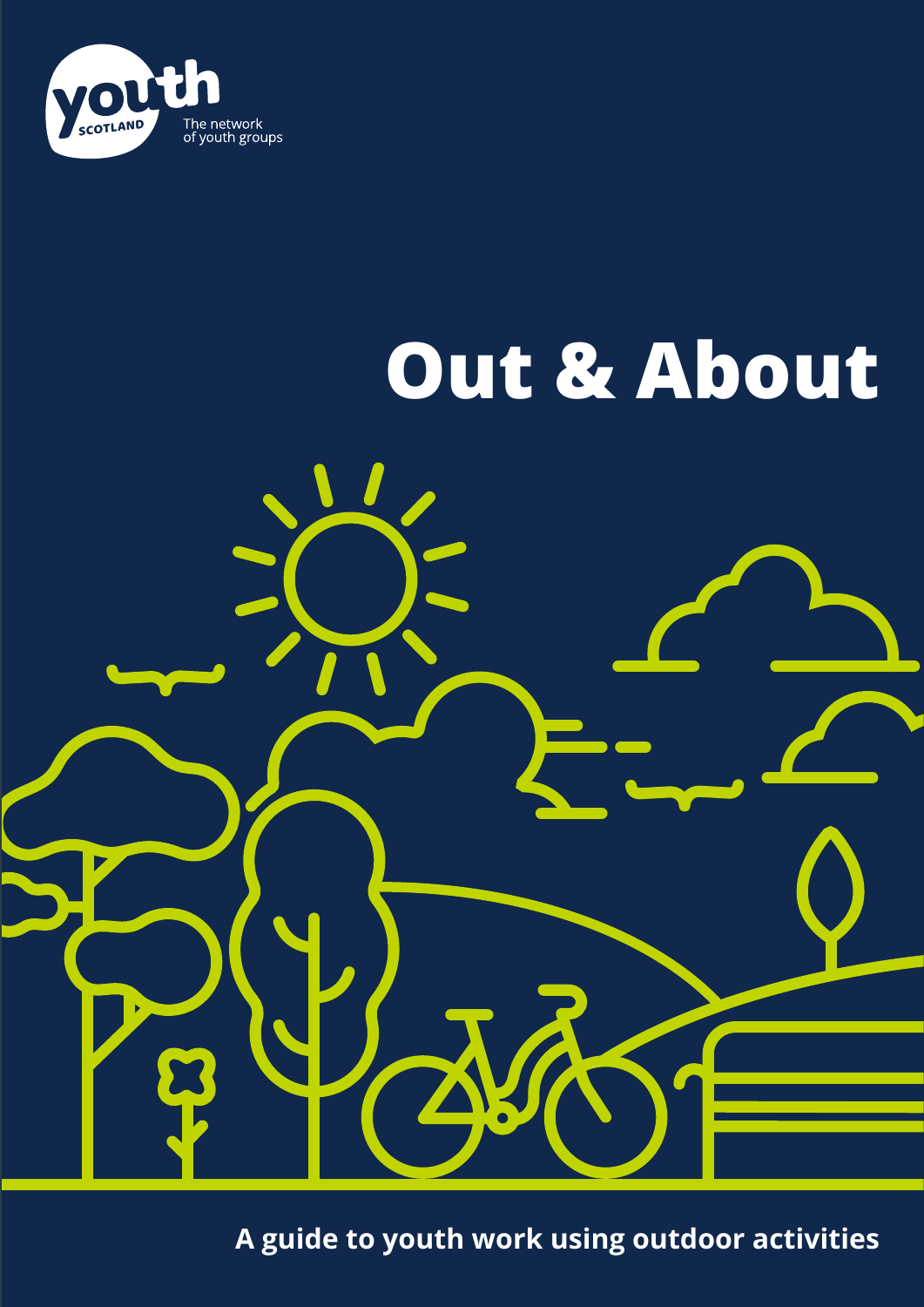

### **Please read this guide alongside your own organisation's guidance and policies.**

The outdoors can be a great place to learn and have fun and can make a significant contribution to the health and wellbeing of young people and adults. Positive experiences can generate an interest in the outdoors which goes far beyond the boundaries of your youth group.

Outdoor activities can extend from a simple walk or cycle in the local park to climbing the north face of Ben Nevis and each activity comes with its own level of risk and planning. To have a successful, fun and positive learning experience there are many things to consider in the preparation for a trip outdoors. The following chart may assist to plan your outing. Words highlighted in Red have additional important notes that can be found on the next page.

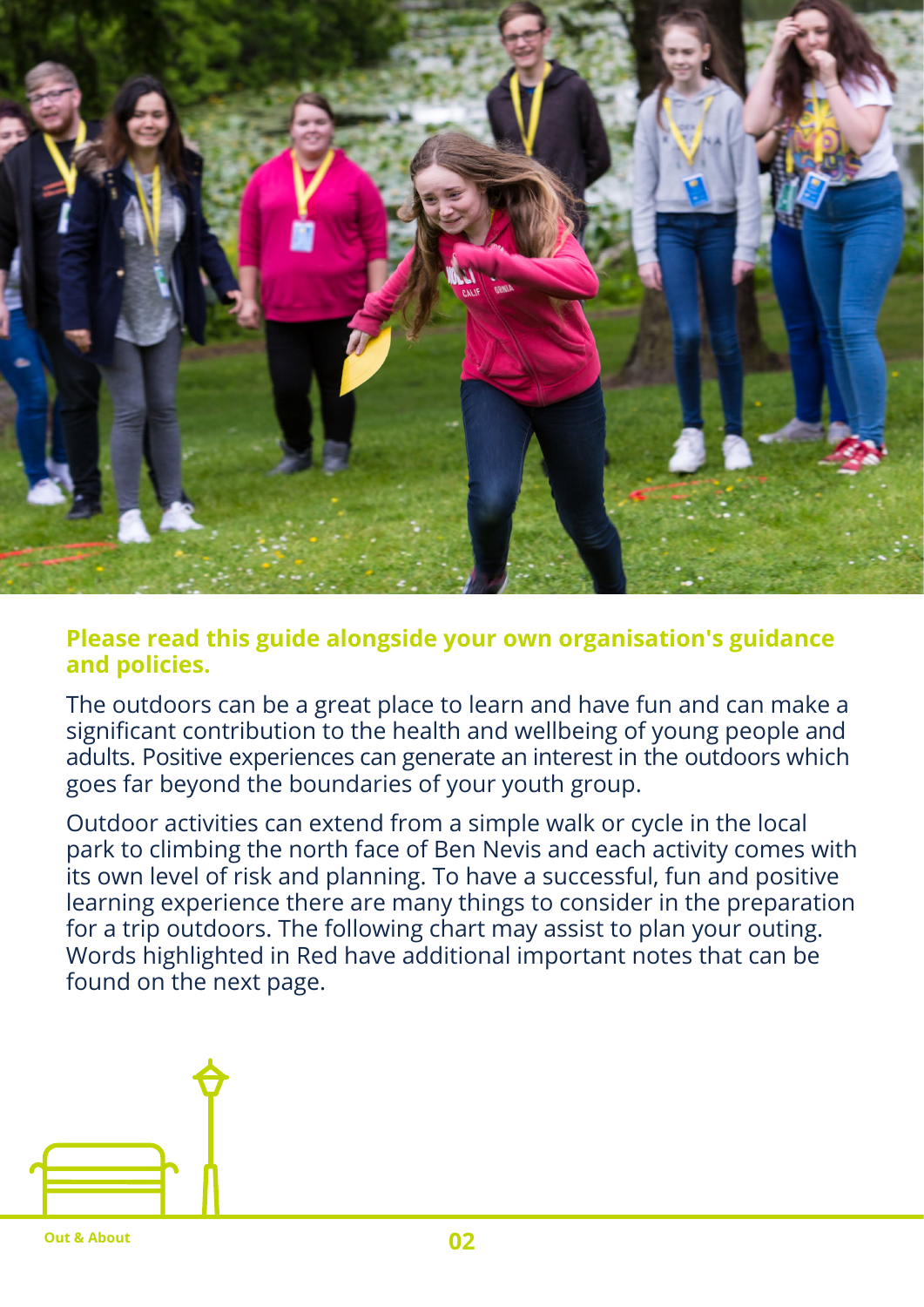#### **Group with Youth Scotland membership & insurance**

#### **Group with Youth Scotland membership and own insurance**

#### **Outing to local area and normal youth club activities being delivered by own staff.**

The **insurance** policy provided through membership covers general activities that Insurers would expect youth groups to be involved in and is adequate for this type of outing. A list of activities that are specifically **not covered**  by your insurance policy can be found in Youth Scotland's website publication

#### **A Guide to Membership and Insurance.**

However, If you are in any doubt if an activity is hazardous or excluded then contact **Lynne Tumilty** at Towergate Insurance on **0141 223 6907** or email: **Lynne. tumilty@towergate.co.uk**

**Covid-19 Update:** Youth Scotland's insurers have issued a statement to the effect that your insurance cover will only remain valid if you are complying with current government guidelines.

#### **More adventurous activities being delivered by own staff member/s.**

Some groups are fortunate to have staff members able to deliver more adventurous activities. You need to consider:

- Who is providing insurance cover?
- Is staff member/s **qualification**  suitable and current?

**Any outing—follow own organisations outings policy and procedures.** 

#### **Outings Checklist:**

- **Please see attached Covid-19 Supplementary information**
- **Information and emergency contact form** to members/ parents/ guardians.
- **O** Emergency contact form to be completed and returned prior to activity for each member participating.
- **O** Consider whether a particular qualification is needed to deliver proposed programme.
- **Risk assessment** completed for entire outing.
- **C** First aid cover in place.
- **O** Transport booked if required.
- **Sufficient staff** available and briefed on role during outing.
- Appoint a **Home-based Contact** and agree an **Emergency Procedure**. Information on what you need to do in an emergency may already be given in your organisations excursion policy.
- **O** Evaluation process in place.

#### **Activities being delivered by an external organisation or individual.**

- Any company or individual providing trekking, water sports, caving and climbing as activities to young people under the age of 18 years and who operate these activities in a commercial manner need to have a current Adventure Activities Licence.
- Any company or individual must have in place adequate insurance cover and risk assessments for the activities they offer.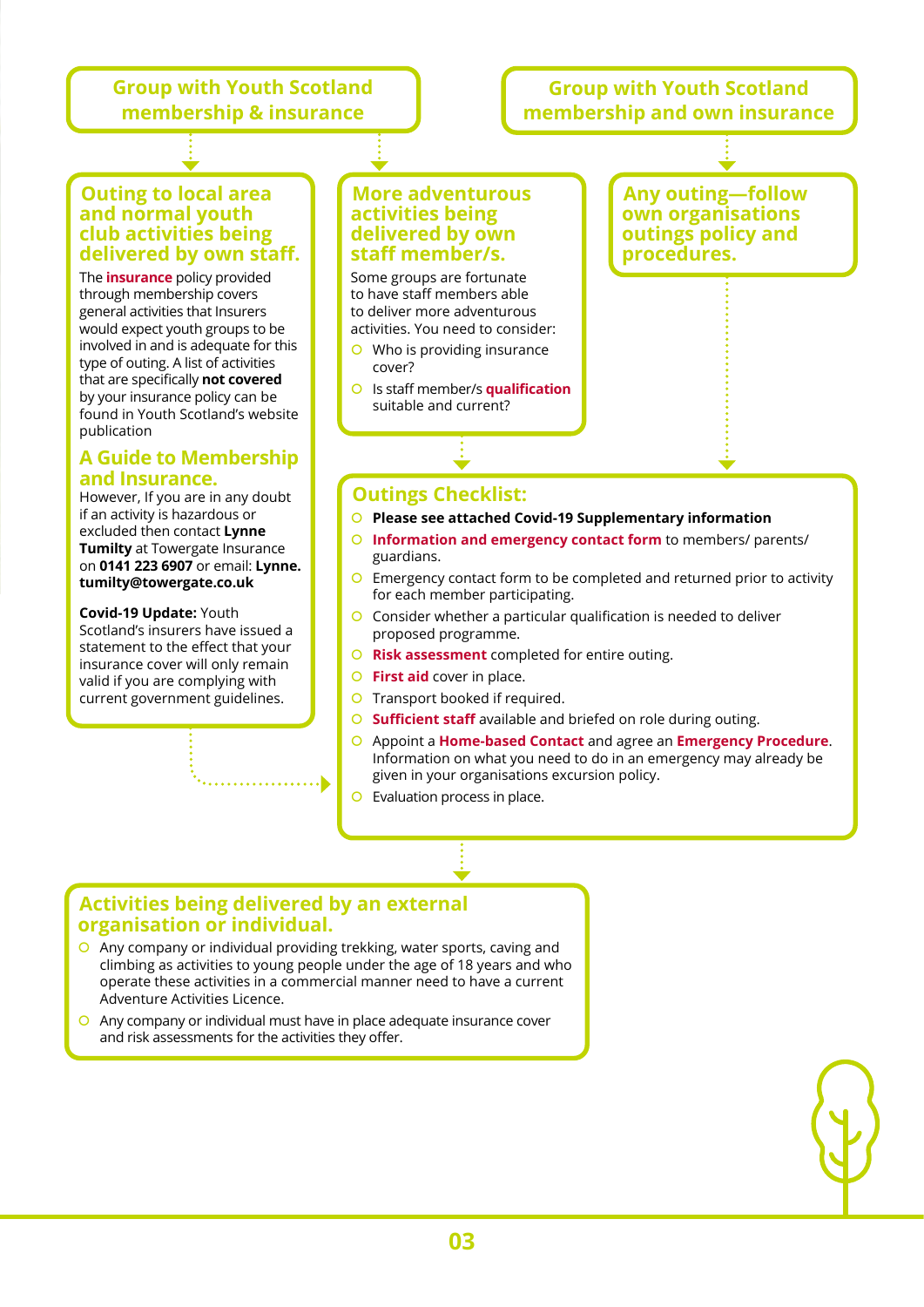# **Important notes**

#### **Insurance:**

Being properly insured is your organisations protection against claims for some kind of loss through the actions of you, your staff or group members. It is therefore important that each outing has a level of appropriate insurance cover in place for the planned activities. If an outside provider is to be used to deliver activities, it is good planning practice to obtain a copy of their insurance policy for your records.

#### **Qualifications:**

A National Governing Body (NGB) is an organisation that governs and administers a sport on a national basis and sets standards that instructors and coaches will be trained and assessed to in order to gain a qualification. Consequently, there is a wide range of qualifications that people can claim to have. As part of your planning it is good practice to ensure that the qualification being presented to you is relevant, current and the proposed activity falls within the remit of that particular level of qualification. Current means that the holder is a member of the relevant NGB, is in possession of a valid outdoor 1st aid certificate and has completed all required CPD.

The following links give further information on the levels of qualifications and related operating environments for:

#### **Climbing & walking**

**https://www.thebmc.co.uk/qualificationsexplained\_0**

**O** Off road cycling

**https://www.britishcycling.org.uk/ mtbleadership/article/leaderst-Level-2- Mountain-Bike- Leadership-Award-0**

**Paddle sports**

**https://www.britishcycling.org.uk/ mtbleadership/article/leaderst-Level-2- Mountain-Bike- Leadership-Award-0**

# **Emergency Contact form:**

Also known as a parent/ guardian consent form. Each participant under the age of 16 years must have a completed emergency contact form signed by a parent or guardian. Group members over the age of 16 years can complete their own form unless your organisation's policy states otherwise. No consent form—no activity! These forms should include details of at least two emergency contacts, relevant medical information and can include a separate consent for the taking of photographs during the outing. Please remember that this information is confidential and should be safely stored whilst in your possession, during the activity and properly disposed of once the outing is completed. Further information regarding your GDPR responsibilities can be found at **https:// www.youthscotland.org.uk/resources/quickguide-to-data-protection-and-gdpr**

**A sample of an emergency contact form can be found here.** 

#### **Information to parents or guardians:**

As early as possible before your outdoor adventure, information should be sent to parents or guardians outlining your proposed outing. Included in your information should be:

- **O** Venue / date of excursion and time of leaving and return / who is responsible for delivery of activities
- **O** Details of the activity and whether any particular clothing / change of clothing / footwear / food or drink is required
- O Details of accompanying staff and any cost involved.

**Out & About 04**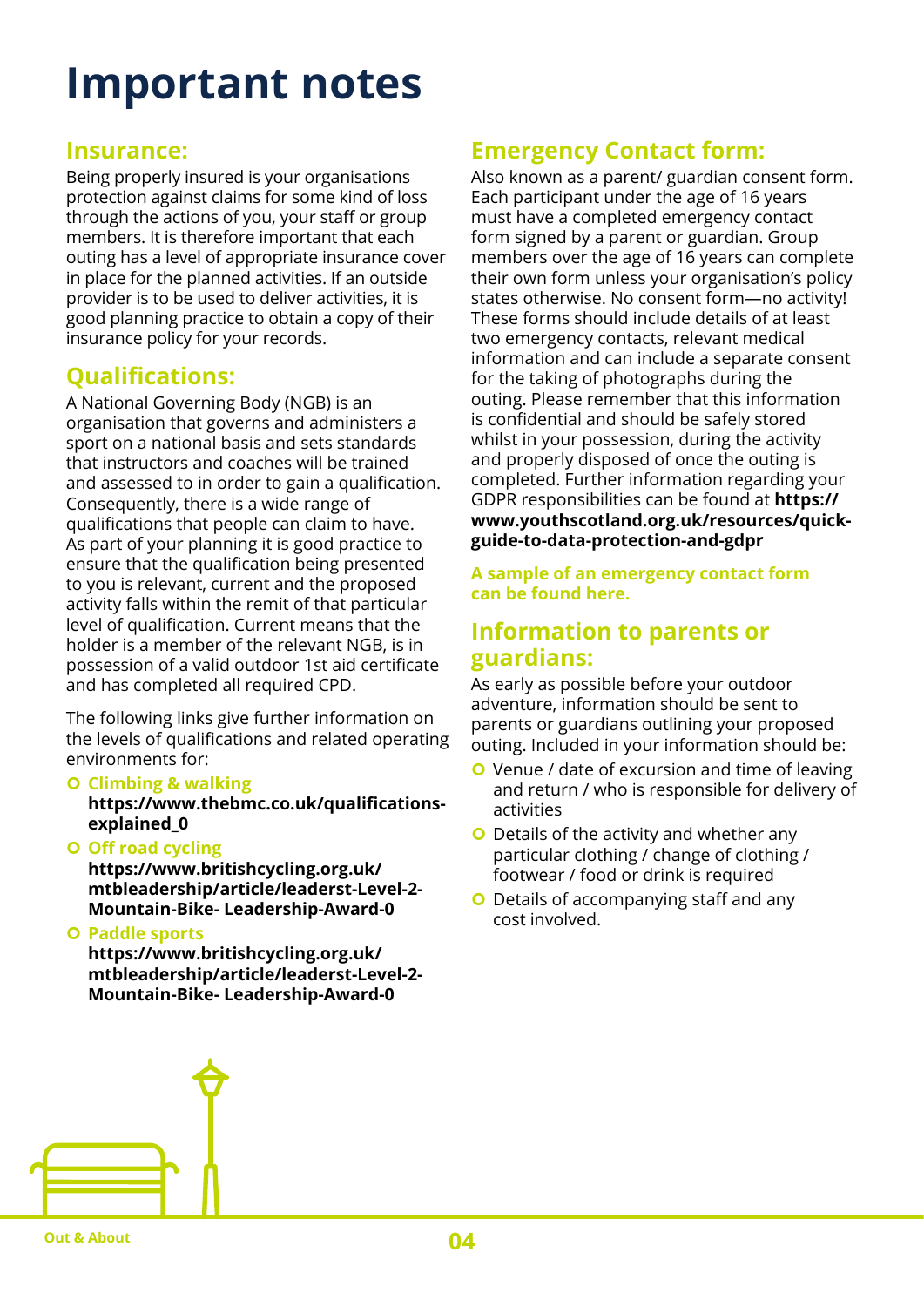### **Adventure Activities Licensing Scheme:**

The aim of the Adventure Activities Licensing Scheme is to give assurance that good safety management practice is being followed so that young people can continue to have opportunities to experience exciting and stimulating activities outdoors while not being exposed to avoidable risks of death and disabling injury.

The Activity Centres (Young Persons' Safety) Act 1995 and the Adventure Activities Licensing Regulations 2004 make it a legal requirement for providers of certain adventure activities for young people to undergo an inspection of their safety management systems and to hold a licence. Licensing only applies to those who offer activities to young people under the age of 18 years and who operate in a commercial manner. The current status of an organisation or individual you propose using for delivery of outdoor activities can be found on **https:// www.hse.gov.uk/aala** and then clicking on "looking for a provider". At this time, an indoor climbing venue does not require to have an AALA licence. **Full information on the AALA Scheme can also be found here.** 

# **Risk assessment:**

Risk assessment is quite simply about deciding what could go wrong in an activity session and determining what you need to do to prevent that happening. All clubs and groups have a 'duty of care' towards those that come into contact with their organisation. This means having a duty to take reasonable care to avoid causing harm to all staff, group members and members of the public.

Completing a risk assessment is an important part of your planning and enables you to identify the hazards, who could be harmed, the risk of harm and the measures you can put in place to reduce those risks.

If using an outside provider to deliver your activities, they will have their own risk assessment in place and obtaining a copy for your records is recommended.

**Further information on risk assessment and how to complete a risk assessment document can be found here.** 

# **Licensable activities include the following:**

| <b>Climbing</b>                                                                                                                                               | <b>Water sports</b>                                                                                                                                                                                                    | <b>Trekking</b>                                                                                                                                                   | <b>Caving</b>                                                      |
|---------------------------------------------------------------------------------------------------------------------------------------------------------------|------------------------------------------------------------------------------------------------------------------------------------------------------------------------------------------------------------------------|-------------------------------------------------------------------------------------------------------------------------------------------------------------------|--------------------------------------------------------------------|
| <b>O</b> Rock climbing<br><b>O</b> Abseiling<br><b>O</b> Ice climbing<br><b>O</b> Gorge walking<br><b>O</b> Ghyll scrambling<br><b>O</b> Sea level traversing | <b>O</b> Canoeing<br><b>O</b> Kayaking<br>O Dragon boating<br><b>O</b> Wave skiing<br><b>O</b> White-water rafting<br><b>O</b> Improvised rafting<br><b>O</b> Sailing<br><b>O</b> Sailboarding<br><b>O</b> Windsurfing | <b>O</b> Hill walking<br><b>O</b> Mountaineering<br><b>O</b> Fell running<br><b>O</b> Orienteering<br>O Pony trekking<br>O Off-road cycling<br>O Off-piste skiing | <b>O</b> Caving<br><b>O</b> Potholing<br><b>O</b> Mine exploration |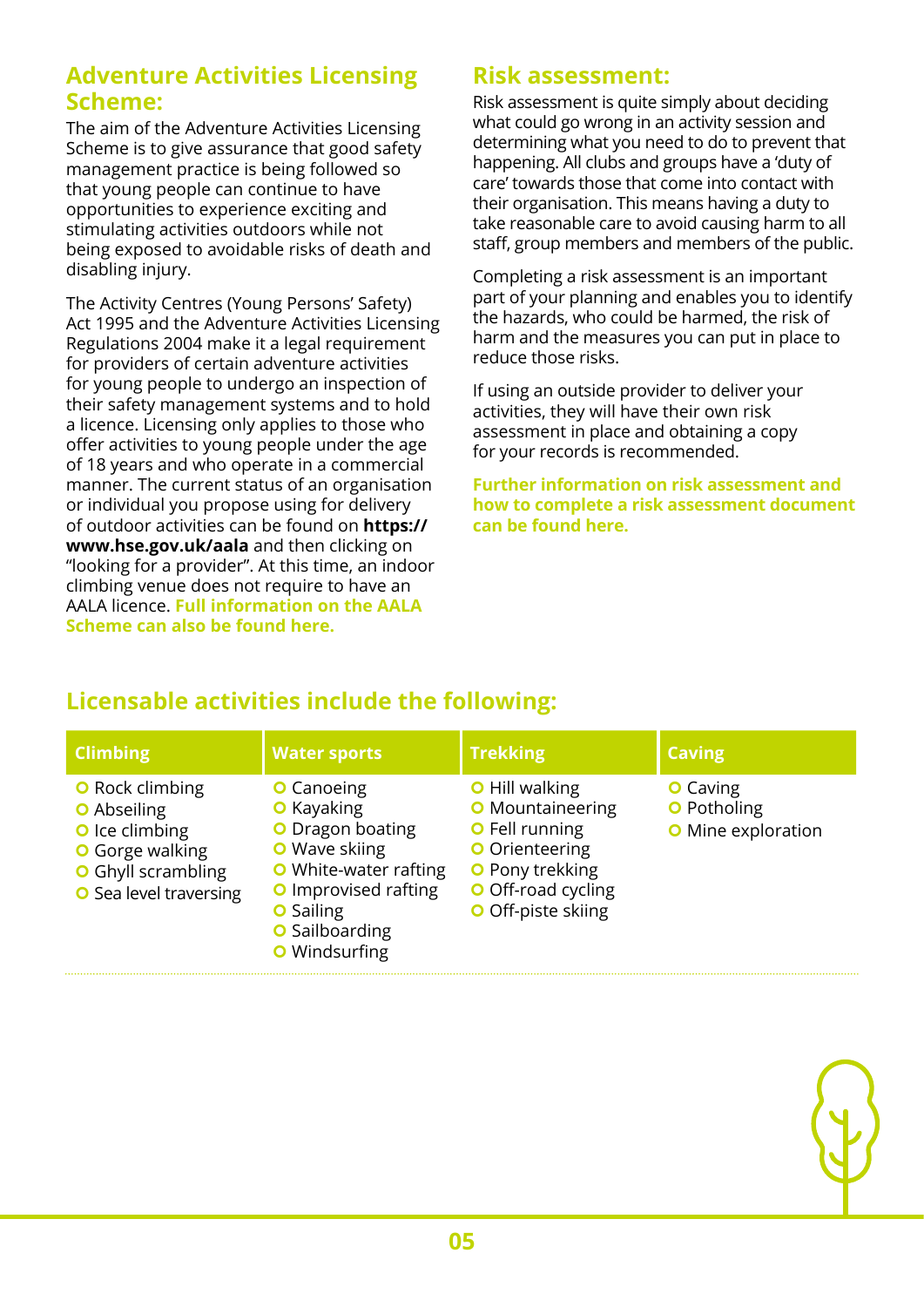# **First Aid:**

Your club or group will benefit from having an adult responsible for first aid who should have a current first aid certificate and contact information for the nearest doctor and hospital should this be required. Taking a first aid kit with sufficient plasters / bandages on outings is good practice but check with your own organisations health & safety policy regarding the use of first aid equipment.

# **Staffing the outing:**

#### Taking a group outdoors **alone is not advisable and not a practice to be**

**encouraged.** A minimum of two staff members should be the starting point and the more participants, the younger the age group or the greater the distance from your home base will increase the number of accompanying staff. Your own organisations excursion policy may give direction regarding minimum numbers. With a mixed gender group, it is preferable to have a gender mix of leaders. However, there are many circumstances where this is not possible or essential. Consideration of this issue should be part of the risk assessment process.

# **Home-based Contact and emergency procedures:**

It is common practice for organisations to appoint a Home-based Contact for the duration of your outing. Using an HBC relieves you of the pressure of contacting parents etc and allows you to concentrate on effectively dealing with the incident. The HBC should be a responsible adult who is not accompanying the group and is able to be contacted at any time during the outing.

It is preferable that the HBC is not related to any member of the group and will be in possession of full details of the outing and the names and emergency contact details of all participants. In the event of an incident you must follow your organisations guidelines, or if none is given, the following procedures should apply:

- **O** Ensure that the incident is dealt with appropriately and recorded accurately
- **O** A child or children being removed to hospital must be accompanied by a member of staff
- **O** The Home-based Contact is informed of the incident and any further action you intend to take
- **O** The Home-based Contact will contact parents on your behalf to report action already taken or still needing to be taken
- **O** The accompanying staff should ensure that young people do not use their mobile phones to contact anyone until after the Home-based Contact has been informed otherwise incorrect information may be given to parents or guardian
- **O** The Home-based Contact will contact any other relevant member of your organisation that needs to be informed at this time e.g. Chairperson or CEO.

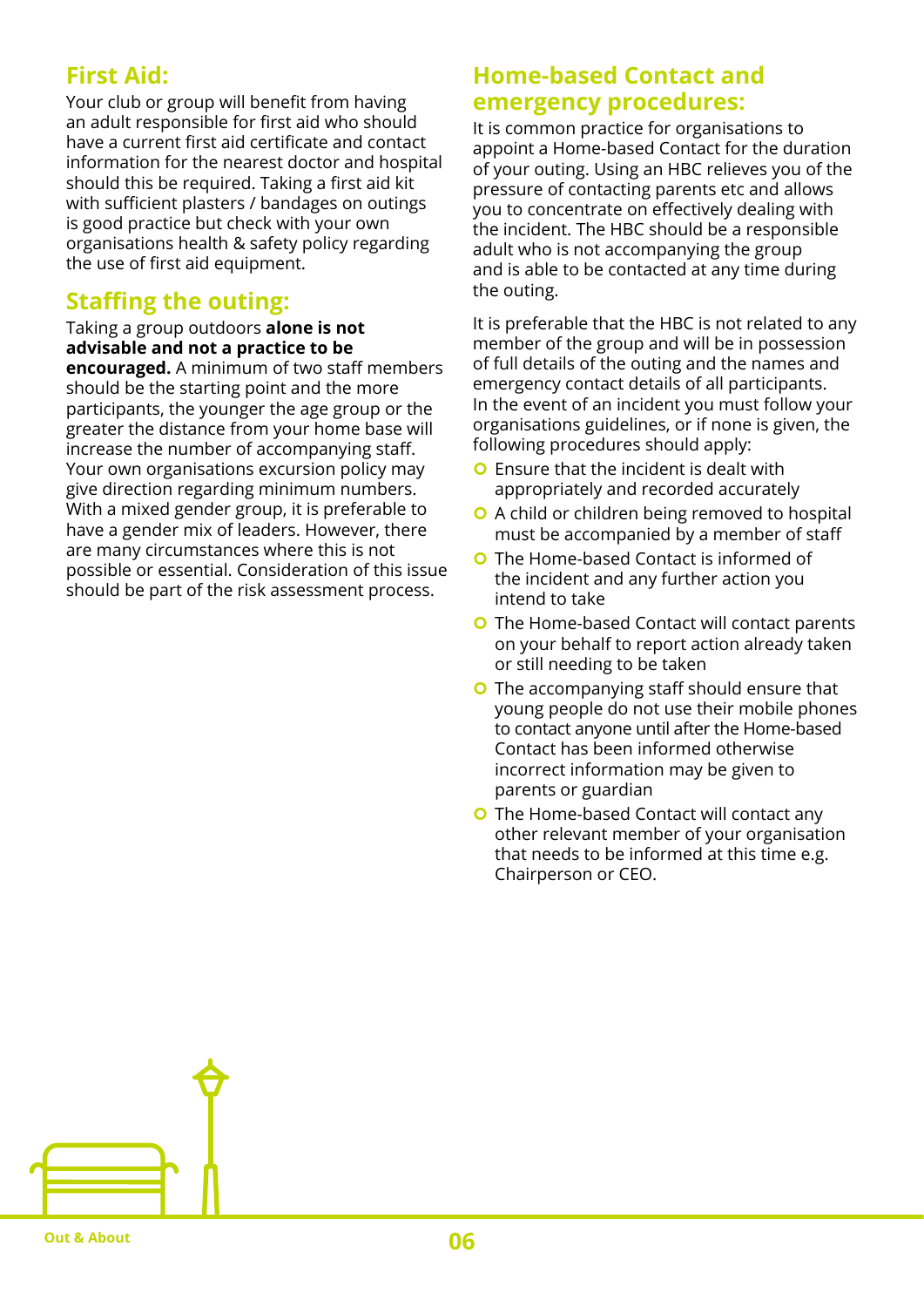

# **Useful links**

**John Muir Trust –** STEM and Outdoor Learning Padlet: **https://padlet.com/kindroganfsc/4c8xbrvfsodh** 

**Development in the Outdoors: An Asset based Approach:** 

**https://research-portal.uws.ac.uk/en/publications/development-in-the-outdoors-an-assetbased-approach** 

**Education Scotland:** Outdoor Learning: PRACTICAL GUIDANCE, IDEAS AND SUPPORT **https://education.gov.scot/nih/Documents/hwb24-ol-support.pdf**